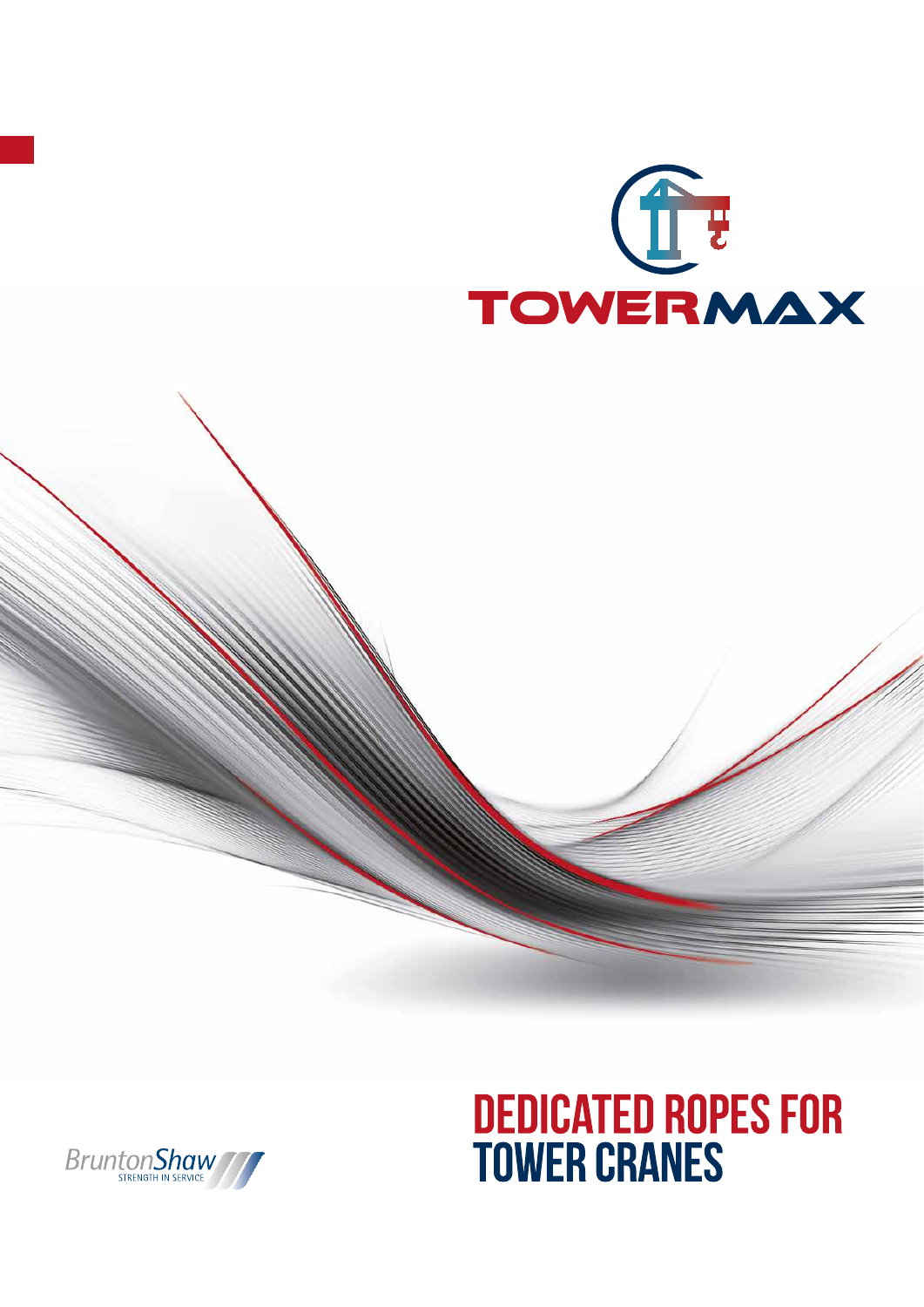# TOWERMAX 18/18K



TowerMax ropes, designed and manufactured in Europe, are the ultimate choice in performance and flexibility. These ropes are readily available for any type of tower crane and can be customized on demand.

| <b>Diameter</b> |       | Metallic area   |                 | <b>Mass</b> |                   | Minimum Breaking Force/Load |      |                        |      |
|-----------------|-------|-----------------|-----------------|-------------|-------------------|-----------------------------|------|------------------------|------|
|                 |       | 18              | <b>18K</b>      | 18          | <b>18K</b>        | 18                          |      | <b>18K</b>             |      |
| mm              | in.   | mm <sup>2</sup> | mm <sup>2</sup> | kg/m        | kg/m              | kN                          | ton  | $\mathsf{k}\mathsf{N}$ | ton  |
| 8               | 5/16  | 28.0            |                 | 0.239       |                   | 47.4                        | 4.83 |                        |      |
| 9               |       | 35.4            |                 | 0.302       |                   | 59.9                        | 6.11 |                        |      |
| 10 <sup>°</sup> |       | 43.7            | 52.8            | 0.373       | 0.443             | 74.0                        | 7.55 | 88.0                   | 8.97 |
| 11              |       | 52.9            | 63.8            | 0.452       | 0.535             | 89.5                        | 9.13 | 106                    | 10.9 |
| 12              |       | 62.9            | 76.0            | 0.538       | 0.637             | 107                         | 10.9 | 127                    | 12.9 |
|                 | 1/2   | 70.5            | 85.1            | 0.602       | 0.714             | 119                         | 12.2 | 142                    | 14.5 |
| 13              |       | 73.9            | 89.2            | 0.631       | 0.748             | 125                         | 12.8 | 149                    | 15.2 |
| 14              |       | 85.7            | 103             | 0.732       | 0.867             | 145                         | 14.8 | 172                    | 17.6 |
| 15              |       | 98.3            | 119             | 0.840       | 1.00 <sub>1</sub> | 167                         | 17.0 | 198                    | 20.2 |
| 16              |       | 112             | 135             | 0.956       | 1.13              | 189                         | 19.3 | 225                    | 23.0 |
| 17              |       | 126             | 152             | 1.08        | 1.28              | 214                         | 21.8 | 254                    | 25.9 |
| 18              |       | 142             | 171             | 1.21        | 1.43              | 240                         | 24.4 | 285                    | 29.1 |
| 19              | 3/4   |                 | 190             |             | 1.60              |                             |      | 318                    | 32.4 |
| 20              |       |                 | 211             |             | 1.77              |                             |      | 352                    | 35.9 |
| 21              |       |                 | 233             |             | 1.95              |                             |      | 388                    | 39.6 |
| 22              |       |                 | 255             |             | 2.14              |                             |      | 426                    | 43.4 |
|                 | $7/8$ |                 | 261             |             | 2.19              |                             |      | 435                    | 44.3 |
| 23              |       |                 | 279             |             | 2.34              |                             |      | 466                    | 47.5 |
| 24              |       |                 | 304             |             | 2.55              |                             |      | 507                    | 51.7 |

These figures are for guidance only. Other features, such as MBF, wire finishing, dimensions and lay type can be designed on request. MBF values are reffered to 1960 grade, custom values are available on demand.



- Recommended for medium rise systems
- Custom oversize for smooth matching with sheaves
- High flexibility and handling properties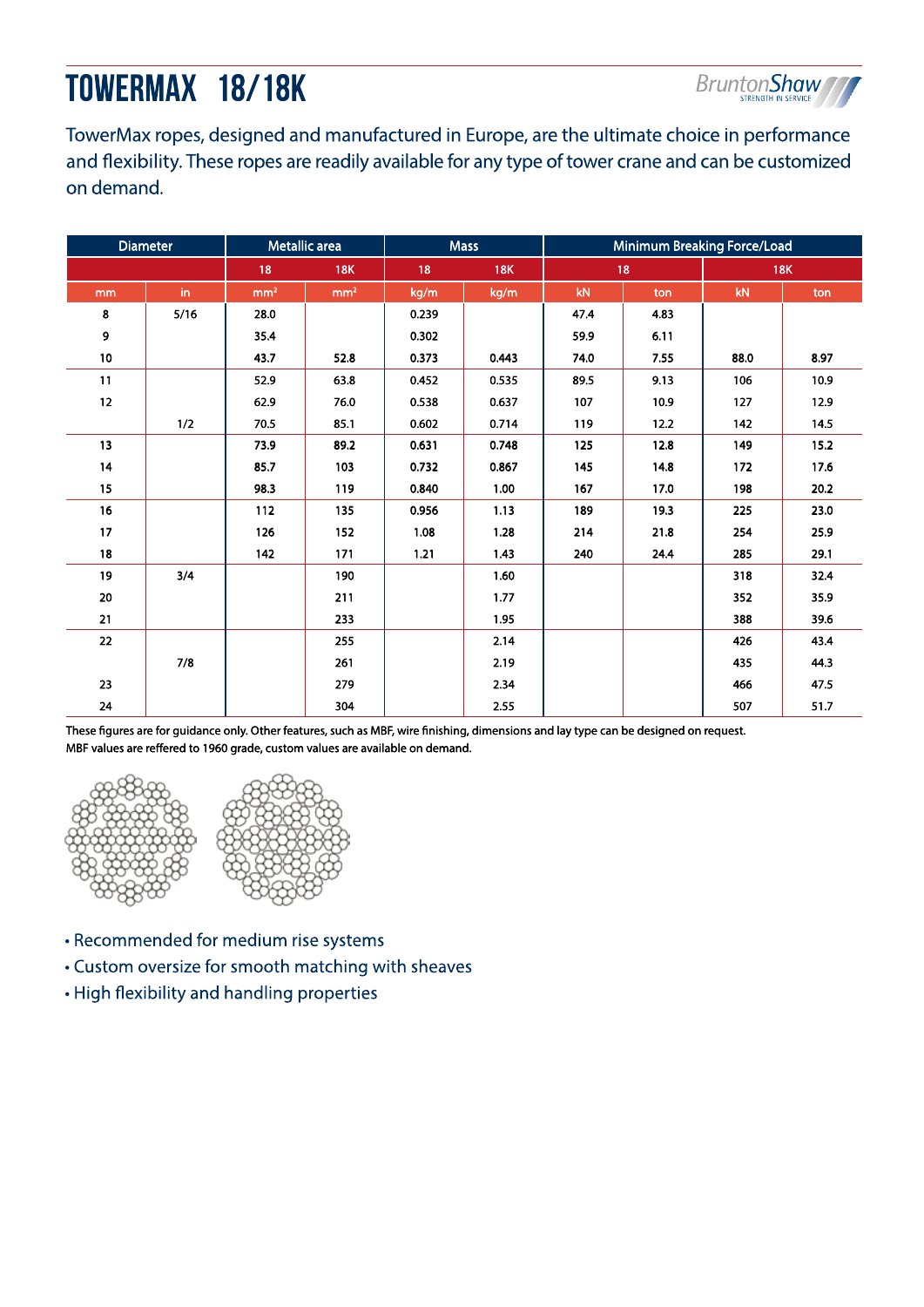## TOWERMAX 35/35K



TowerMax ropes, designed and manufactured in Europe, are the ultimate choice in performance and flexibility. These ropes are readily available for any type of tower crane and can be customized on demand.

| <b>Diameter</b> |                      | Metallic area   |                 | <b>Mass</b> |       | Minimum Breaking Force/Load |      |     |      |
|-----------------|----------------------|-----------------|-----------------|-------------|-------|-----------------------------|------|-----|------|
|                 |                      | 35              | 35K             | 35          | 35K   | 35                          |      | 35K |      |
| mm              | $\mathop{\text{in}}$ | mm <sup>2</sup> | mm <sup>2</sup> | kg/m        | kg/m  | $\mathsf{k}\mathsf{N}$      | ton  | kN  | ton  |
| $10\,$          |                      | 45.2            |                 | 0.384       |       | 76.0                        | 7.75 |     |      |
| 11              |                      | 54.7            |                 | 0.465       |       | 92.0                        | 9.38 |     |      |
| 12              |                      | 65.1            | 78.1            | 0.553       | 0.664 | 109                         | 11.2 | 131 | 13.4 |
|                 | 1/2                  | 72.9            | 87.5            | 0.619       | 0.743 | 123                         | 12.5 | 147 | 15.0 |
| 13              |                      | 76.4            | 91.7            | 0.649       | 0.779 | 128                         | 13.1 | 154 | 15.7 |
| 14              |                      | 88.6            | 106             | 0.753       | 0.903 | 149                         | 15.2 | 178 | 18.2 |
| 15              |                      | 102             | 122             | 0.864       | 1.04  | 171                         | 17.4 | 205 | 20.9 |
| 16              |                      | 116             | 139             | 0.983       | 1.18  | 195                         | 19.8 | 233 | 23.8 |
| 17              |                      | 131             | 157             | 1.11        | 1.33  | 220                         | 22.4 | 263 | 26.8 |
| 18              |                      | 146             | 176             | 1.24        | 1.49  | 246                         | 25.1 | 295 | 30.1 |
| 19              | 3/4                  | 163             | 196             | 1.39        | 1.66  | 274                         | 28.0 | 329 | 33.5 |
| 20              |                      | 181             | 217             | 1.54        | 1.84  | 304                         | 31.0 | 364 | 37.1 |
| 21              |                      | 199             | 239             | 1.69        | 2.03  | 335                         | 34.2 | 401 | 40.9 |
| 22              |                      | 219             | 263             | 1.86        | 2.23  | 368                         | 37.5 | 440 | 44.9 |
|                 | 7/8                  | 223             | 268             | 1.90        | 2.28  | 375                         | 38.3 | 449 | 45.8 |
| 23              |                      | 239             | 287             | 2.03        | 2.44  | 402                         | 41.0 | 481 | 49.1 |
| 24              |                      | 260             | 313             | 2.21        | 2.65  | 438                         | 44.6 | 524 | 53.4 |
| 25              |                      |                 | 339             |             | 2.88  |                             |      | 569 | 58.0 |
|                 | 1                    |                 | 350             |             | 2.97  |                             |      | 587 | 59.9 |
| 26              |                      |                 | 367             |             | 3.12  |                             |      | 615 | 62.7 |
| 28              |                      |                 | 425             |             | 3.61  |                             |      | 713 | 72.8 |
|                 | $1\%$                |                 | 443             |             | 3.76  |                             |      | 743 | 75.8 |
| $30\,$          |                      |                 | 488             |             | 4.15  |                             |      | 819 | 83.5 |

These figures are for guidance only. Other features, such as MBF, wire finishing, dimensions and lay type can be designed on request. MBF values are reffered to 1960 grade, custom values are available on demand.









- Recommended for high and ultra-high rise systems
- Custom oversize for smooth matching with sheaves
- Excellent structural stability and profile roundness